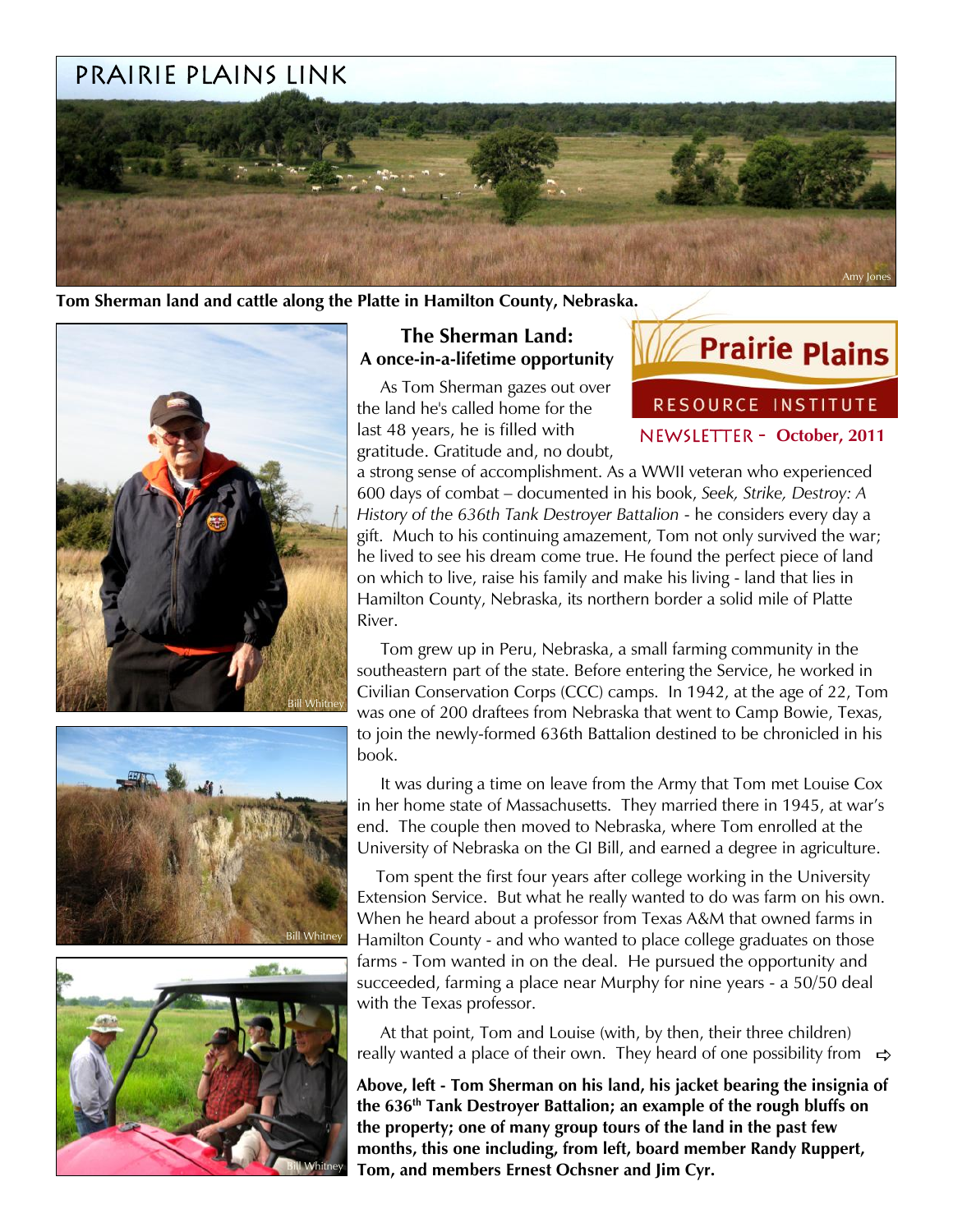The Farmers Home Administration (FHA), but felt they couldn't possibly afford it. Then Tom decided to take a look at the place anyway. His response: "I just fell in love with it when I saw it."

 It nearly slipped through his fingers. When he called the FHA back, he was told it was too late; they'd found another buyer. Something must have gone wrong with that deal, because Tom got a call a few days later, offering him the place after all. So in 1963, Tom and Louise were loaned the money for the farm and 100 head of cattle. They worked hard and paid everything off in a few years.

 Part of that hard work involved clearing a large tract of river bottom forest to create more rangeland. In fact, Tom spent 20 years clearing 160 acres of what is now a beautiful wet meadow and tallgrass prairie. His recollection: "I started in with chain saws - wore out about seven - and a big buzz saw behind my Ford tractor . . . I had some terrific fires down in here when I was clearing it off. But I'd plow around the edges with the tractor, make a couple of furrows to control it so it never got away."

 The Shermans never kept their place all to themselves. As Tom explained, "I feel so lucky to have it, I like to let other people enjoy it, too. So we let saddle clubs come down here and ride, and we've had 4-H clubs and scouts out here. A lot of people have enjoyed it along with us - duck hunters, other hunters. So it's been a nice deal for me, I think."

 Tom is known to be an excellent land manager, conservationist and public servant. He and Louise received the Central Platte Natural Resource District's Agricultural Award in 1979. He served on the Bader Park board for several years, has been the caretaker of Tooley Park for the last twenty years, and was a Hamilton County Commissioner in the 1990s.

 The preservation of his land as it is, and sharing it with others in the future as he always did, is a deep concern for 91-year old Tom Sherman. As he puts it, "I'm feelin' good, but I never buy green bananas!" We share his concern.

 During this last year Tom granted Prairie Plains the legal option to buy his land, and we are in the process of raising the funds. We have submitted a proposal to the Nebraska Environmental Trust (NET) for a substantial share of the price, and have been showing the property to our members and organizational partners. Comments on grant applications will be accepted until April 4, 2012 at NET, P.O. Box 94913, Lincoln, NE 68509-4913 or via email to marilyn.tabor@nebraska.gov.

 Through all of his life's hardships, including losing comrades in the war, and his beloved Louise in 2006, Tom Sherman remains grateful: "I feel very fortunate to be here. I went through World War II, 600 days in combat. I never dreamed I'd make it



through . . . I feel so fortunate to get through it and have this place. I'd like to have other people enjoy it, too. It's been quite an experience."

**On September 24th, Bill and Jan Whitney from Prairie Plains, and videographer Larry Molczyk (pictured) toured the land with Tom Sherman, recording his stories and comments. The video can be seen on YouTube.com; enter "Thomas Sherman on the**  Land" on the search bar.





**From top, Cardinal Flower (***Lobelia cardinalis***) and Nodding Ladies' Tresses Orchid (***Spiranthes cernua***) were found in the lowland prairie along the river, where Tom spent twenty years clearing trees and brush. Discovered atop a high bluff, Prickly Pear Cactus (***Opuntia sp.).*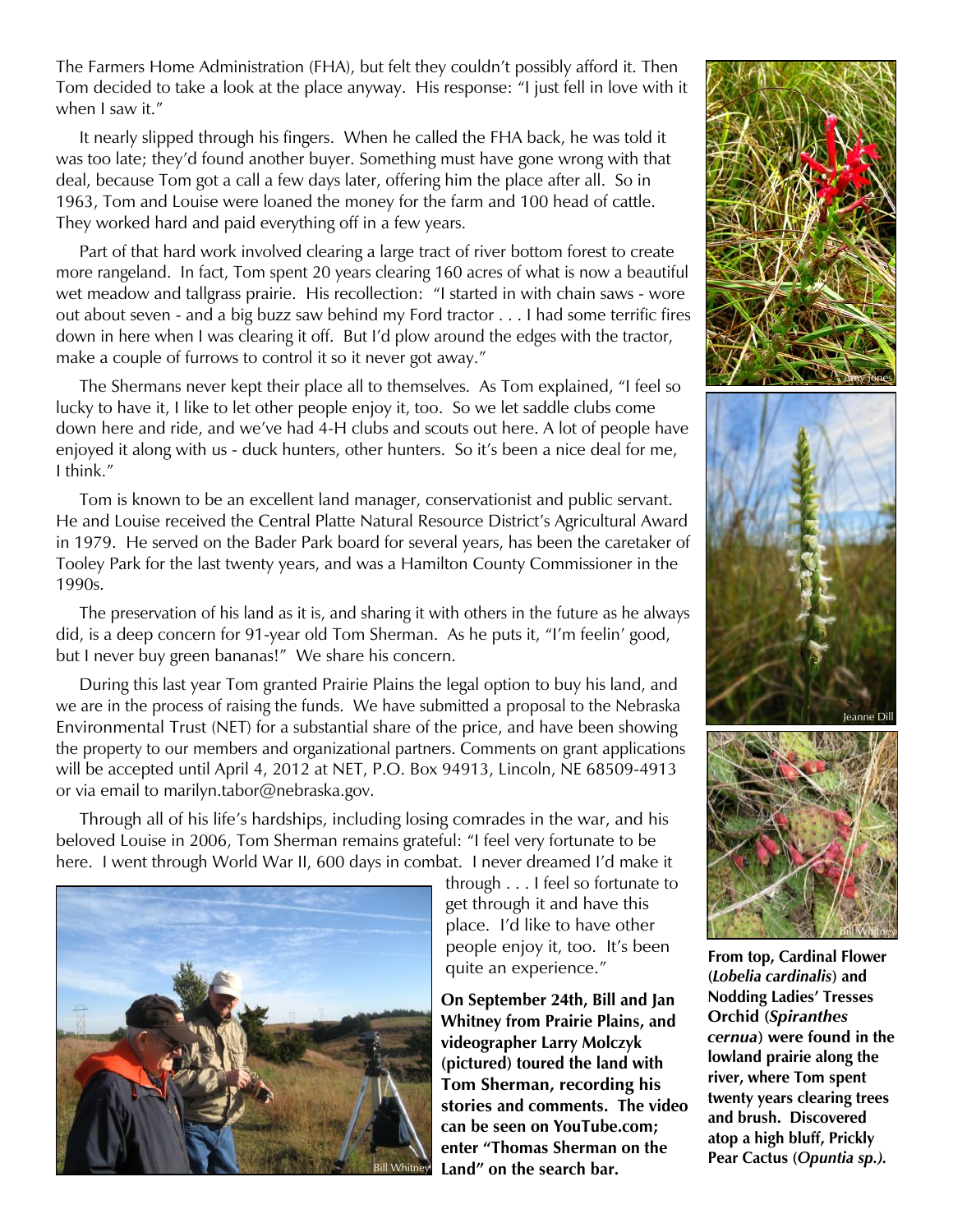

 The Sherman land spans 650 acres, a half-mile wide on its south end, then widening along the northeasterly flowing Platte River main channel to a mile-wide frontage. Located one mile east of Griffith Prairie, it offers a different yet complementary landscape of eroded loess bluff and canyon topography. From its ridge tops one can view a long, rugged canyon, a great Platte Valley panorama of savanna-like bottomland wet meadow that Tom cleared, the river and cottonwood forest, a long stretch of the river and meadow looking up into the bluffs, and, to the southwest, across the bluff prairies to the Prairie Plains Charles L. Whitney Education Center. Wherever one is on the north half of the property the feeling is of being surrounded by a grassland wilderness.

 The land is ecologically diverse. Habitats range from upland mixed-grass prairie on the steep to rolling bluff terrain, to tree and shrub edges on escarpments, to accretion bottomland (now a wet

meadow), with its wet sloughs running the length of the meadow, including a few open ponds. There is an extensive accretion shrub area along the river. This mix of land forms and habitats, rich in wildlife, is unique on the entire Platte River, particularly this far east in Nebraska.

 The Sherman land is also rich in history. There are trail ruts from the 1800s, and remnants of a squatter's dugout dwelling. This area was once inhabited by the Pawnee, and artifacts have been found. There have been Pleistocene elephants excavated from Tom's county road cut.

 The condition of the land today reflects the care that Tom has taken over the last 48 years, maintaining the rangeland and growing crops on the south end for cattle production. Our role, should we become the next stewards, is to maintain the land much as it is today, and to honor Tom's wishes to keep it open for public recreation and education.



**Thanks to the bequest of Curt Twedt - and lots of good weather - great progress has been made on roofing, dormers, interior framing and windows. The view above is looking northwest at the south (main entrance) side of the building; below, looking toward the northeast from inside.**



#### **ONP Enchanted Evening October 1st**

**It was a beautiful evening for the annual Boone County event. Participants enjoyed hiking the trails, studying the stars, and gathering around the campfire for the spellbinding living history presentation "Promise in a New Land" by Cherrie Beam-Clarke. Her program was sponsored by the Nebraska Humanities Council. Thanks to Enchanted Evening organizer Paul Hosford.**